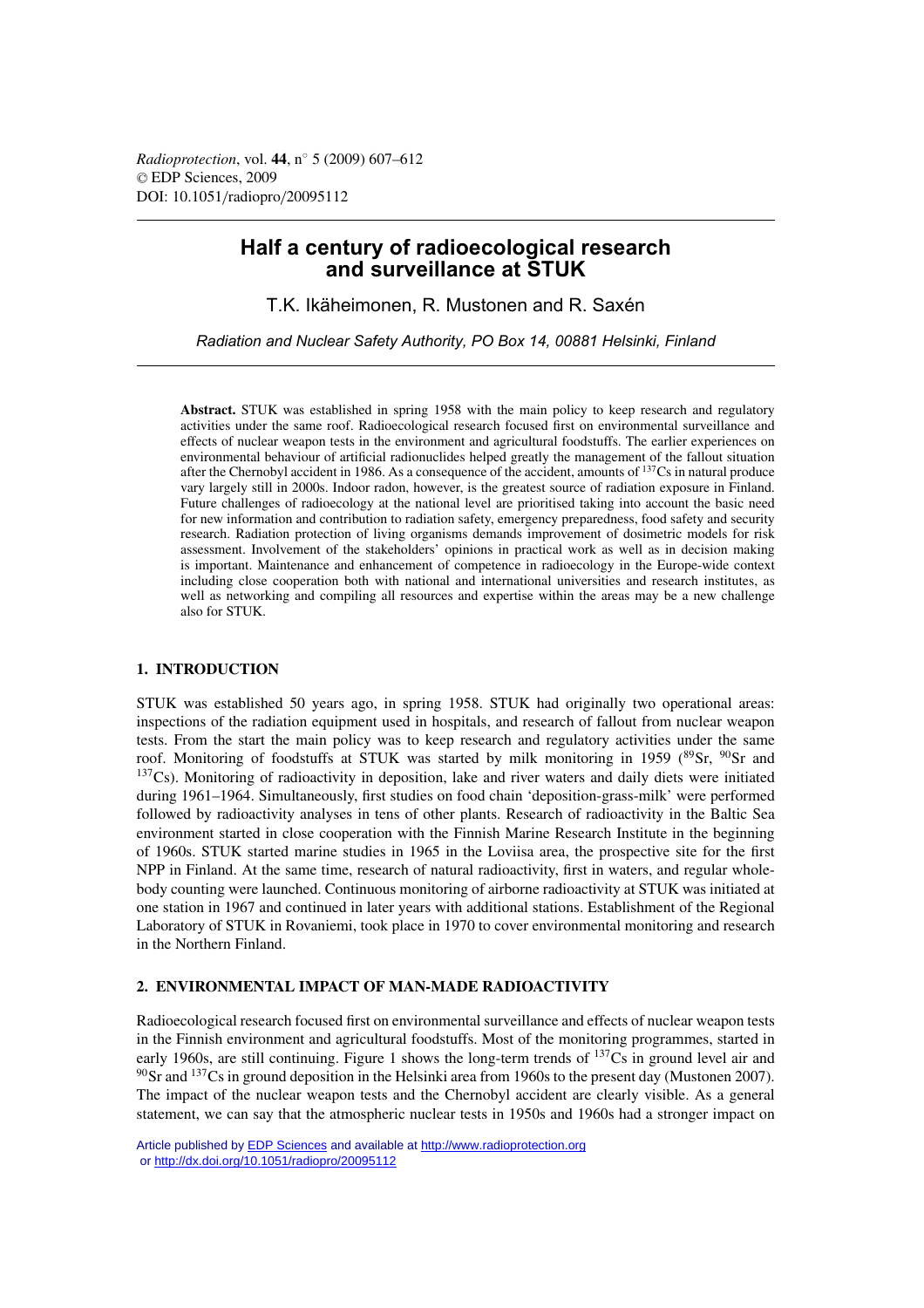### 608 RADIOPROTECTION

the northern Finland, whereas the Chernobyl accident affected mainly the central and southern Finland. This is demonstrated by the Figures 2 and 3, showing the long term behaviour of <sup>137</sup>Cs in milk in northern Finland and south-western Finland (Kostiainen 2004), and the geographical distributions of plutonium isotopes and 137Cs from the Chernobyl accident, respectively (Paatero et al. 2002, Arvela et al. 1990).



Figure 1. Long-term trends of <sup>137</sup>Cs in outdoor air and depositions of <sup>137</sup>Cs and <sup>90</sup>Sr in Helsinki.



Figure 2. <sup>137</sup>Cs concentrations (Bq/l) in dairy milk in south-western (SW) and northern (N) Finland.



Figure 3. Geographical distributions of plutonium isotopes and <sup>137</sup>Cs in Finland originating from the Chernobyl accident.

An example on the versatile and detailed study on environmental radioactivity is the case of a fresh debris as early as in December 1966. Thorough analyses of fresh snow were made due to an unusual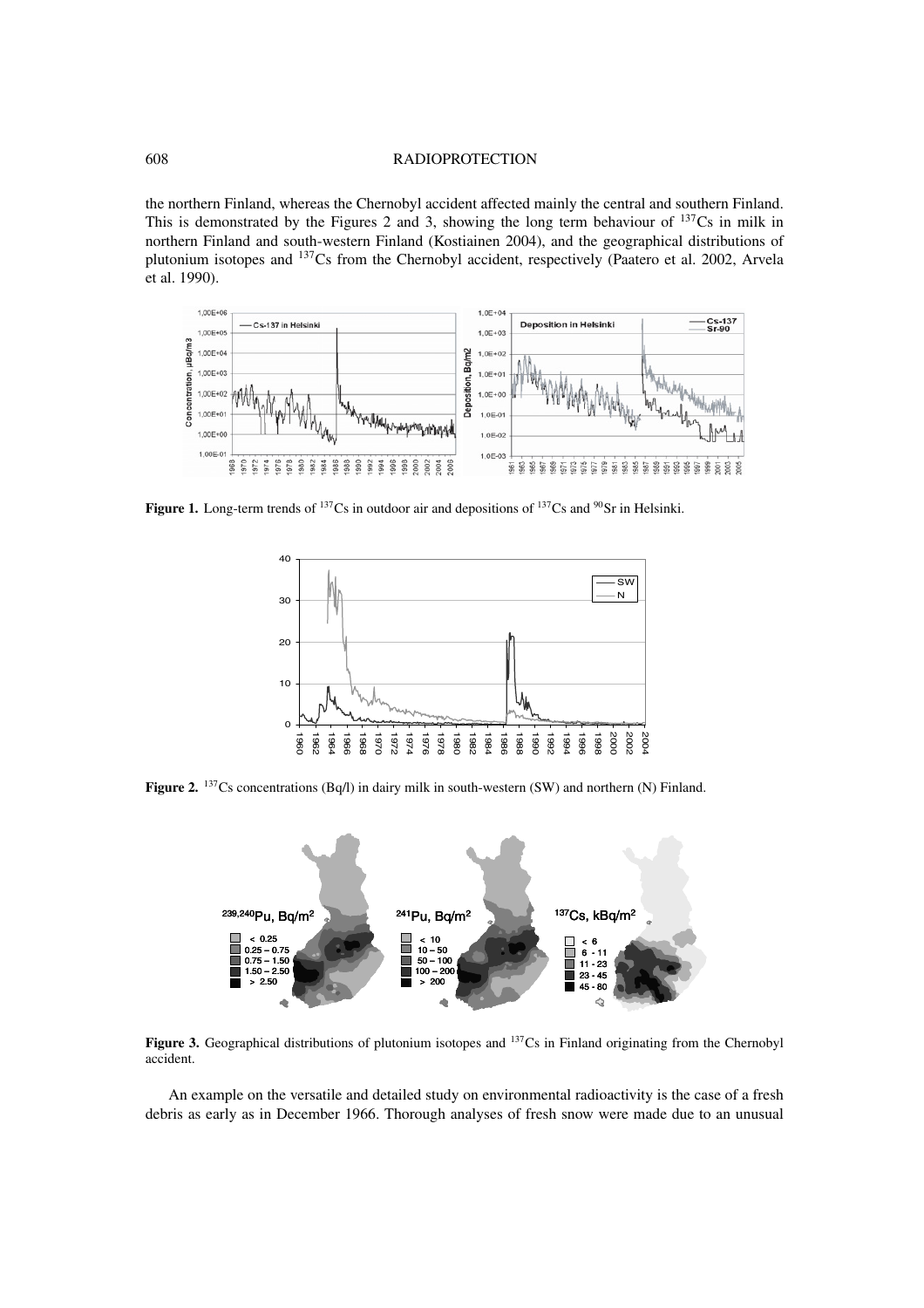#### ECORAD 2008 609

rise of radioactivity in the ground level air. The first gammaspectrometric measurements of fresh snow showed the presence of  $\frac{140}{Ba}/\frac{140}{1a}$ . To identify other radionuclides, several radiochemical separations were performed from the snow. Radionuclides identified were  $^{131}$ I,  $^{132}$ Te and  $^{132}$ I as well as  $^{89}$ Sr,  $^{90}$ Sr,  $137Cs$ ,  $141Ce$ , and  $140Ba$ . Analyses of the deposition samples, collected at 17 stations, showed that the mean depositions of <sup>90</sup>Sr and <sup>137</sup>Cs for the whole country were 30 Bq/m<sup>2</sup> and 41 Bq/m<sup>2</sup> from this fallout. The absence of <sup>95</sup>Zr and ruthenium isotopes and the ratios of the identified nuclides referred to a leakage from e.g. an underground nuclear detonation. This fallout did not significantly contribute to the radiation exposure of the Finnish population. It was estimated that the maximum individual dose commitments from external exposure and internal exposure were about  $4 \mu Sv$  and  $10 \mu Sv$ , respectively (SFL, 1967).

Regular surveillance programmes of artificial radionuclides in the terrestrial and aquatic environments including foodstuffs were fixed in 1970s having continued with some modifications up to these days. The earlier experiences on environmental behaviour of important artificial radionuclides and preparedness to analyse alpha, beta and gamma emitters helped greatly the management of the fallout situation after the Chernobyl accident in 1986. Already in May 1986, STUK published two reports on the radiation situation in Finland (STUK, 1986a, STUK, 1986b). These reports and their rapid publication were widely appreciated internationally. After the accident, radioecological studies, especially in forest and semi-natural environments, were considerably increased. In natural environment, especially in mushrooms and freshwater fishes, the activity concentrations of 137Cs increased much due to the deposition and the decrease is slow. In the areas of the highest Chernobyl deposition of  $137$ Cs in Finland, variation of <sup>137</sup>Cs in freshwater fishes is from a few becquerels to several thousand becquerels per kilogram fresh weight still in 2000s (Fig. 4) (Saxén, 2007). The highest values are found in predatory fishes in lakes characterized by e.g. low level of potassium and other nutrients in water, slow water exchange, low pH, low sedimentation rate and extended transfer from the catchment to the lake (Saxén and Ilus, 2008). Large variations of 137Cs in mushrooms, detected still in 2000s, depend strongly on the species and quality of the growing area (Fig. 5) (Kostiainen, 2007). The limit for  $137\text{Cs}$  in natural produce on market, 600 Bq/kg f.w., recommended by the EU commission (2003/274/Euratom), may still be exceeded in case of mushrooms and freshwater fish. The Baltic Sea area received remarkable fallout of  $137Cs$  from the Chernobyl accident, making it to one of the most contaminated seas regarding  $137Cs$ . The radioactivity levels are still about 4 times higher in seawater and 100 times higher in sediments of the Gulf of Bothnia and the Gulf of Finland than before the accident (Vartti and Ikäheimonen, 2008).



**Figure 4.** Average activity concentrations of <sup>137</sup>Cs with variation in three types of fishes: predatory, non-predatory and intermediate, in the areas with different levels of deposited 137Cs in Finland in 2000s.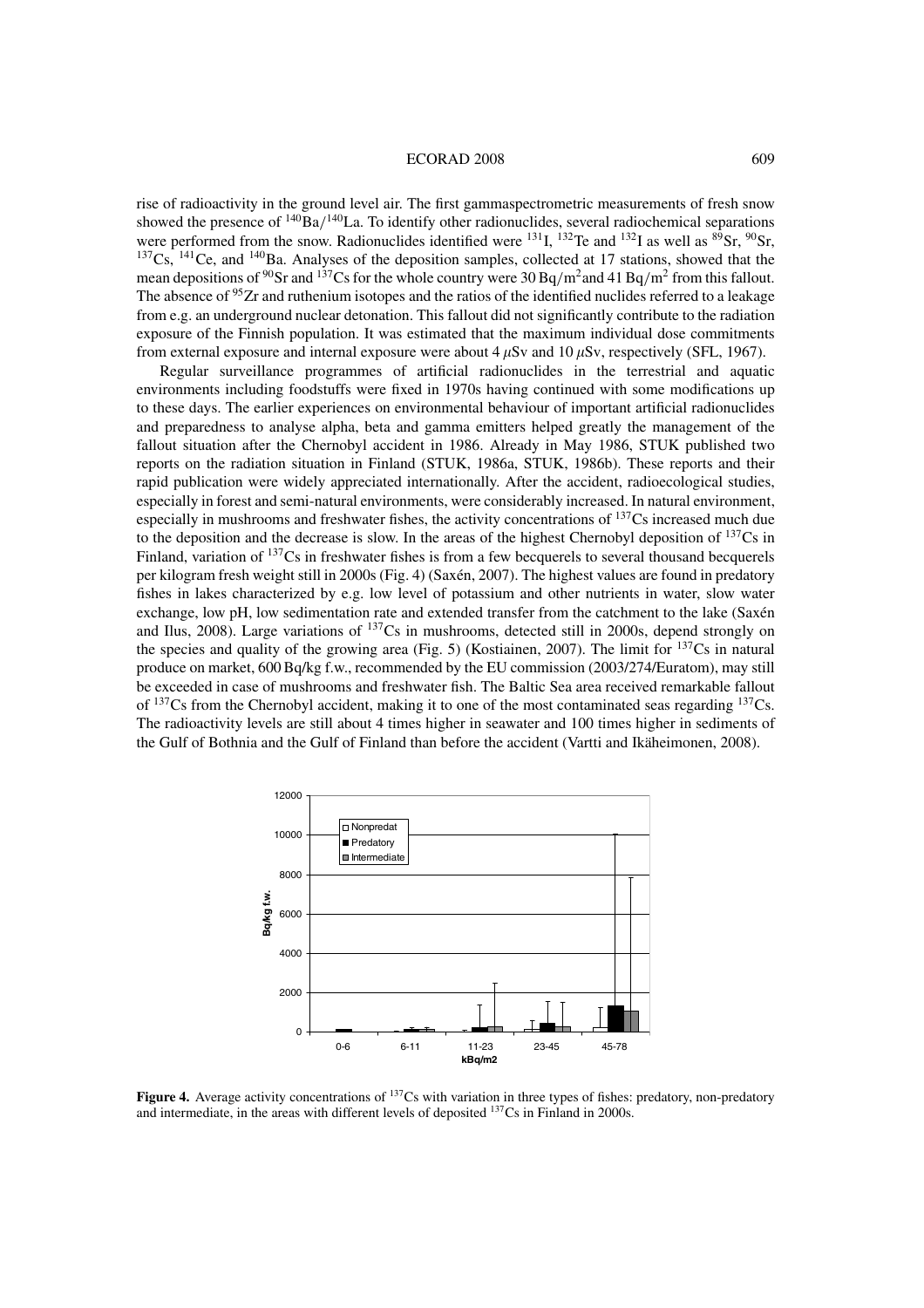#### 610 RADIOPROTECTION



**Figure 5.** Average activity concentrations of <sup>137</sup>Cs with variation in various species of mushrooms, in the areas with different levels of deposited <sup>137</sup>Cs in Finland in 2000s.

## **3. STUDIES ON NATURAL RADIATION**

The first indication of the fact that natural radionuclides might have some significance in environmental radiation was the finding of <sup>222</sup>Rn interfering with low level gammaspectrometric measurements in a STUK laboratory (Kahlos, 1969). Control measurements of water were started in order to study the source of radon in the laboratory. The later experiences have proved natural radionuclides in drinking water to be a major source of exposure to radiation in Finland (Asikainen, 1982, Vesterbacka, 2005). Table 1 shows the average effective doses from different radionuclides in drinking water from different water sources with the numbers of water users.

**Table 1.** Estimates on effective doses from different radionuclides in drinking water from different types of water sources, together with the number of water users.

| Water source      | Users   | $Rn-222$ | U-238  | U-234  | Ra-226 | $Ph-210$ | $Po-210$ | Total |
|-------------------|---------|----------|--------|--------|--------|----------|----------|-------|
|                   |         | (mSv)    | (mSv)  | (mSv)  | (mSv)  | (mSv)    | (mSv)    | (mSv) |
| Drilled wells     | 200000  | 0.29     | 0.008  | 0.014  | 0.010  | 0.022    | 0.046    | 0.39  |
| Wells dug in soil | 300000  | 0.032    | 0.001  | 0.001  | 0.003  | 0.007    | 0.007    | 0.05  |
| <b>Waterworks</b> | 4700000 | 0.02     | 0.0005 | 0.0008 | 0.0007 | 0.0015   | 0.003    | 0.02  |

In 1970's STUK started to investigate building materials as sources of indoor exposure to natural radiation (Mustonen, 1984) and occurrence of <sup>222</sup>Rn in indoor air (Arvela, 1995). Construction materials did not prove to be a remarkable source of radiation exposure, but soil and bedrock under houses turned out to be the greatest source of radiation exposure in Finland.

Radiological impact of uranium mining and milling was studied in late 1980s in the environment of former small uranium mines (Mustonen et al., 1990). Today interest in prospecting of uranium in Finland has increased again resulting in growing need of radioecological competence of naturally occurring radionuclides.

### **4. INTERNATIONAL CO-OPERATION**

Nordic co-operation in radiation protection was initiated in 1958 after the first detections of the effects of the atmospheric atomic tests in the Northern hemisphere (Marcus, 1997). The fallout was of particular importance in the northern regions of Finland, Norway and Sweden due to high concentrations of radionuclides in lichen and its subsequent consumption by reindeer. Since those early days STUK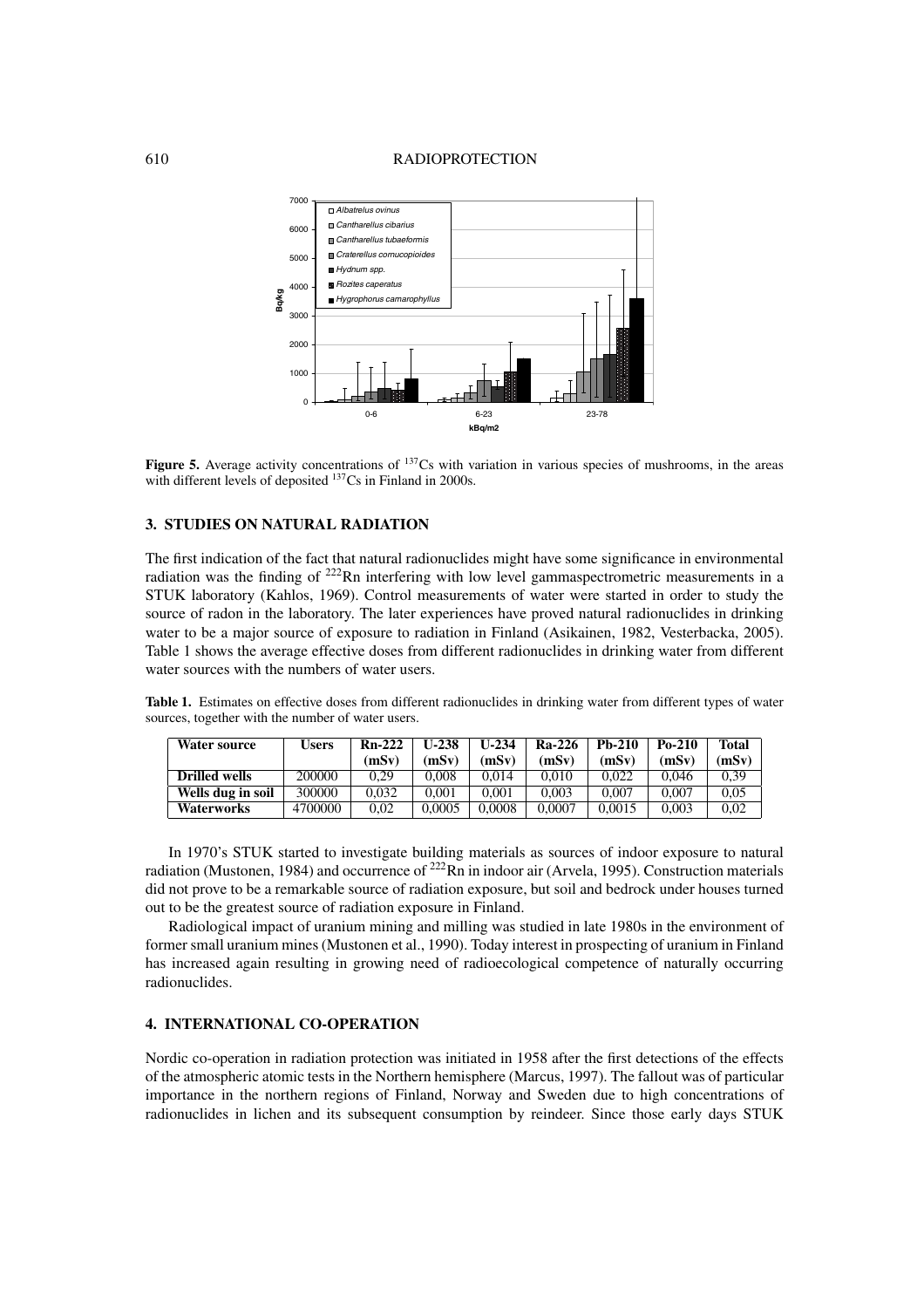#### ECORAD 2008 611

has actively participated in the Nordic co-operation in radiation research, and especially in joint radioecological studies. The Nordic radioecological studies got more organised forms in 1977 when the first Nordic research framework programme was launched by the Nordic Committee for Nuclear Safety Research, NKS.

From 1994 STUK has participated in the European Research Framework programmes (FP4-FP7). Since then STUK has engaged in 60 EU-projects, ranging from network activities to large integrated projects. Four of them were co-ordinated by STUK, and 23 were related to radioecological studies. Future of the European radioecological research is discussed in the project FUTURAE of the EURATOM FP7 aiming to evaluate the future needs and priorities of radioecology at the European level.

Besides Nordic, European and bilateral co-operations, STUK has participated in global radioecological projects coordinated by the IAEA. After the Chernobyl accident STUK participated in a large project on validation of environmental model predictions (VAMP, BIOMOVS). Quite recently STUK has contributed to the project EMRAS (Environmental Modelling for Radiation Safety), including, among other things, updating of the report on transfer factors for various radionuclides, radioecological models and parameters for radiological assessments, and comparison of the methods for the estimation of radiation doses to biota. STUK has also given a strong contribution on developing quality assurance work internationally.

### **5. FUTURE CHALLENGES**

Future challenges of radioecology at the national level are prioritised taking into account the basic need for new information and contribution to radiation safety, especially supporting research and filling data gaps in emergency preparedness, food safety and security in case of malevolent use of radionuclides. After the period of extensive studies on long-term behaviour of artificial radionuclides in the environment, the focus is turning more and more to natural radionuclides in the environment and foodstuffs. However, this must be done without losing touch with the long-term monitoring of artificial nuclides. The continuous monitoring and observations of time trends of the radioactive substances form the basis for knowing and understanding the state of radioactivity in the environment.

A new research field, radiation protection of living organisms, demands improvement of dosimetric models for risk assessment. Data is needed on many radionuclides in the habitat of organisms and in the organisms themselves. Lack of data in this field, especially on natural radionuclides, is worldwide.

Careful handling and storing of research and surveillance data to serve as a data bank for use of other scientists both now and in future offers a challenge for governmental institutes.

An increasing need for the interaction with stakeholders has been recognized also in the field of radiation protection. This has been carried out by regular questionnaires and cooperation meetings with national stakeholders according to the STUK quality management. Nevertheless, involvement of the stakeholders' opinions in decision making also forms a challenge in the future work.

Maintenance and enhancement of competence in radioecology in the Europe-wide context is a challenge including close cooperation both with national and international universities and research institutes. Networking and compiling resources, facilities and areas of expertise within the areas identified by European stakeholders, e.g. decision makers, legislators, regulators and industry, may be a new challenge also for STUK.

#### **References**

- [1] Arvela H., Residential radon in Finland: Sources, variation, modelling and dose comparisons. STUK-A124. (Radiation and Nuclear Safety Authority, Helsinki, 1995).
- [2] Arvela H., Markkanen M. and Lemmelä H., Mobile survey of environmental gamma radiation and fall-out levels in Finland after the Chernobyl accident. *Rad. Prot. Dosim.* **32** (1990) 177–184.